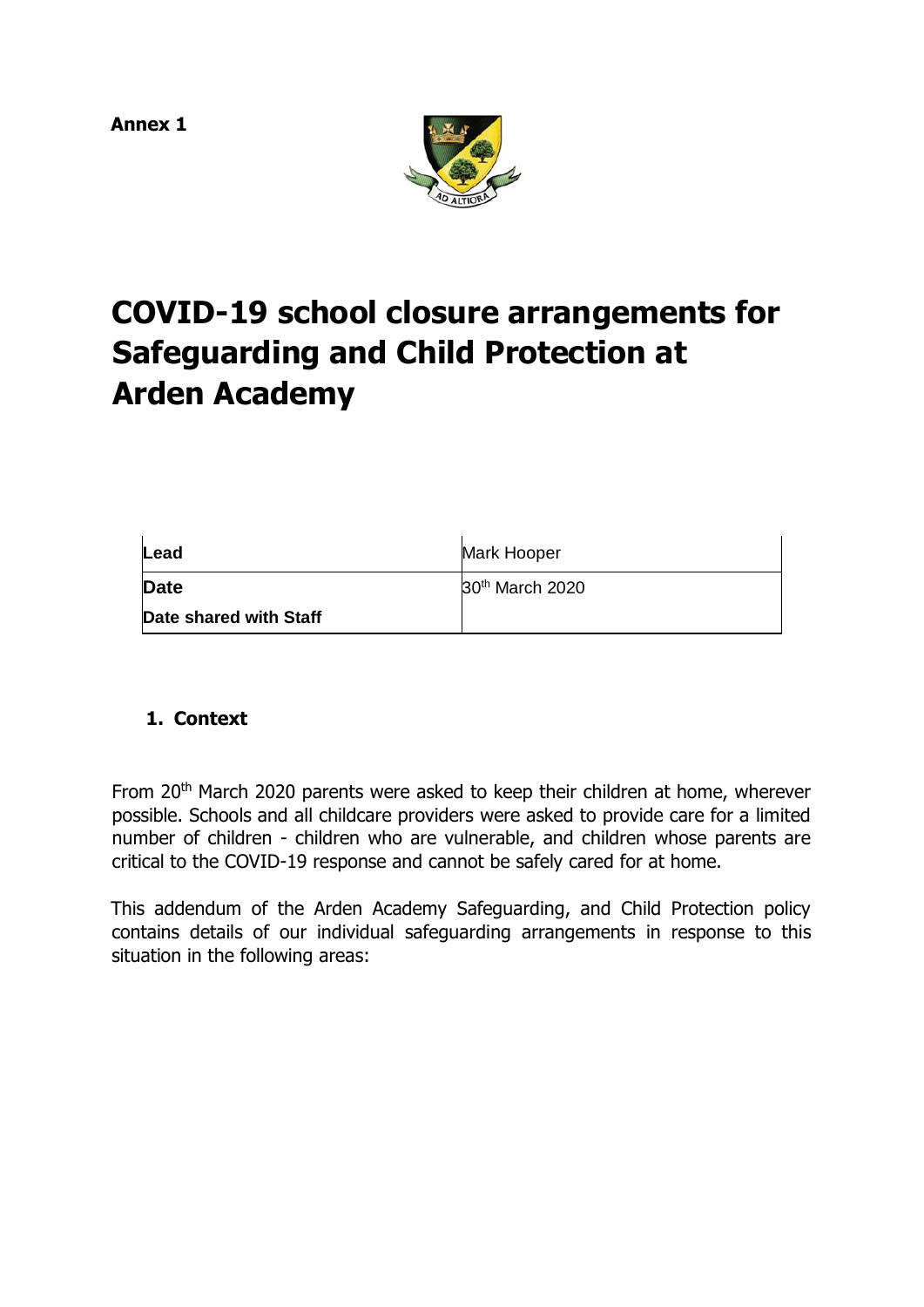# **Key contacts**

| <b>Role</b>                         | <b>Name</b>             | <b>Email</b>                                      |
|-------------------------------------|-------------------------|---------------------------------------------------|
| Designated Safeguarding Lead        | Mark Hooper             | Mhooper@arden.solihull.sch.uk                     |
| Deputy Designated Safeguarding Lead | Katy Pemberton          | Kpemberton@arden.solihull.sch.uk                  |
| James Reed                          |                         | Jreed@arden.solihull.sch.uk                       |
|                                     | Pete Simpson            | psimpson@arden.solihull.sch.uk                    |
|                                     | Rebecca<br><b>Duffy</b> | rduffy-                                           |
|                                     | <b>Turner</b>           | turner@arden.solihull.sch.uk                      |
| Associate Headteacher               | Dave Warwood            | dwarwood@arden.solihull.sch.uk                    |
| <b>Chair of Governors</b>           | <b>Martin Carter</b>    | Martin<br>Carter                                  |
|                                     |                         | <m.carter.apg@gmail.com></m.carter.apg@gmail.com> |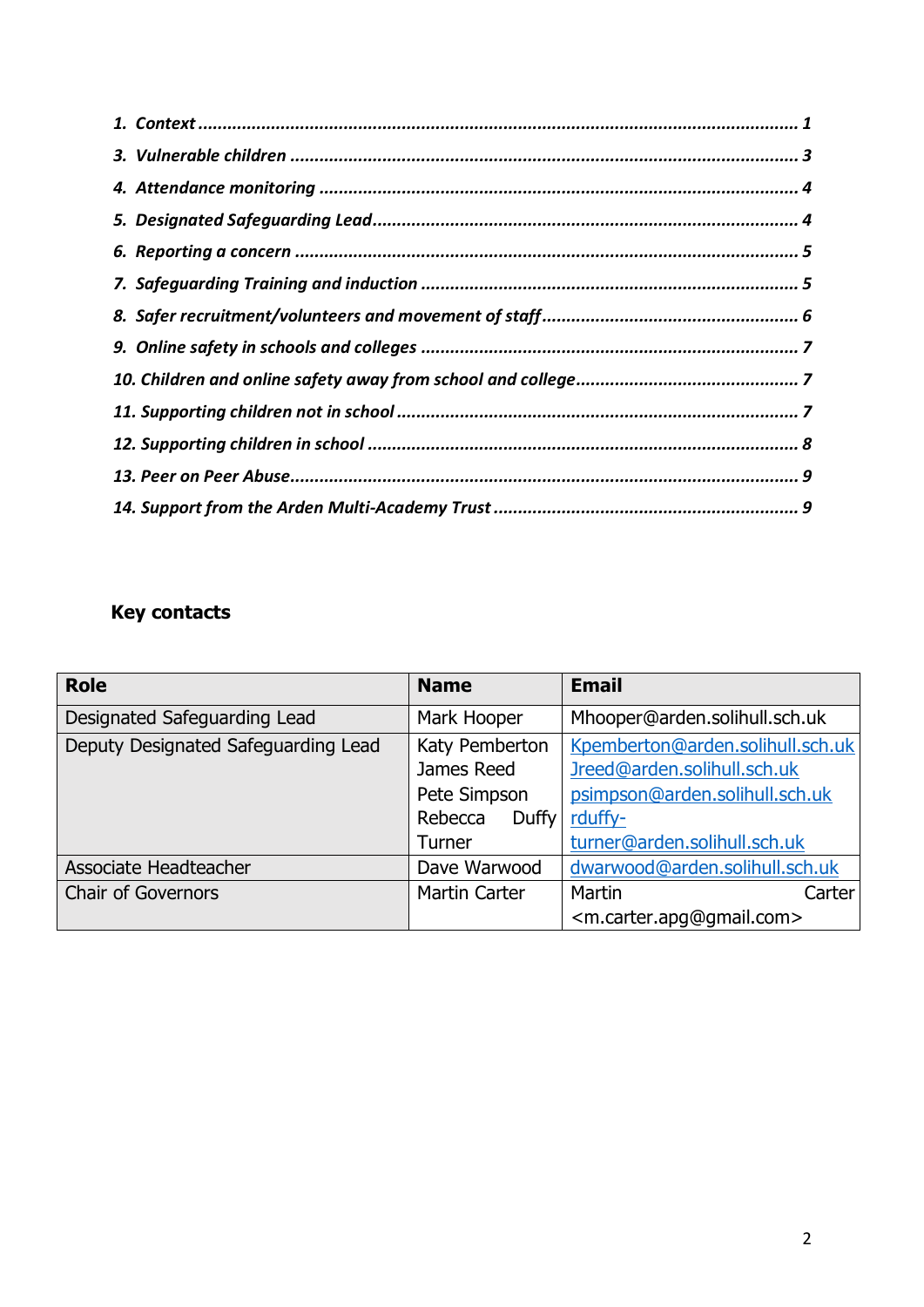#### <span id="page-2-0"></span>**Vulnerable children**

Vulnerable children include those who have a social worker and those children and young people up to the age of 25 with education, health and care (EHC) plans.

Those who have a social worker include children who have a Child Protection or Child in Need Plan and those who are looked after by the Local Authority. A child may also be deemed to be vulnerable if they have been assessed as being in need or otherwise meet the definition in section 17 of the Children Act 1989.

Those with an EHC plan will be risk-assessed in consultation with the Local Authority and parents, to decide whether they need to continue to be offered a school or college place in order to meet their needs, or whether they can safely have their needs met at home. This could include, if necessary, carers, therapists or clinicians visiting the home to provide any essential services. Many children and young people with EHC plans can safely remain at home.

Eligibility for free school meals in and of itself should not be the determining factor in assessing vulnerability.

Senior leaders, especially the Designated Safeguarding Lead (and deputy) know who our most vulnerable children are. They have the flexibility to offer a place to those on the edge of receiving children's social care support.

Arden Academy continue to work with and support children's social workers to help protect vulnerable children. This includes working with and supporting children's social workers and the local authority virtual school head (VSH) for looked-after and previously looked-after children. The lead person for this will be: Katy Pemberton

There is an expectation that vulnerable children who have a social worker will attend an education setting, so long as they do not have underlying health conditions that put them at risk. In circumstances where a parent does not want to bring their child to an education setting, and their child is considered vulnerable, the social worker and Arden Academy will explore the reasons for this directly with the parent.

Where parents are concerned about the risk of the child contracting COVID19, Arden Academy or the social worker will talk through these anxieties with the parent/carer following the advice set out by Public Health England.

Arden Academy will encourage our vulnerable children and young people to attend a school, including remotely if needed.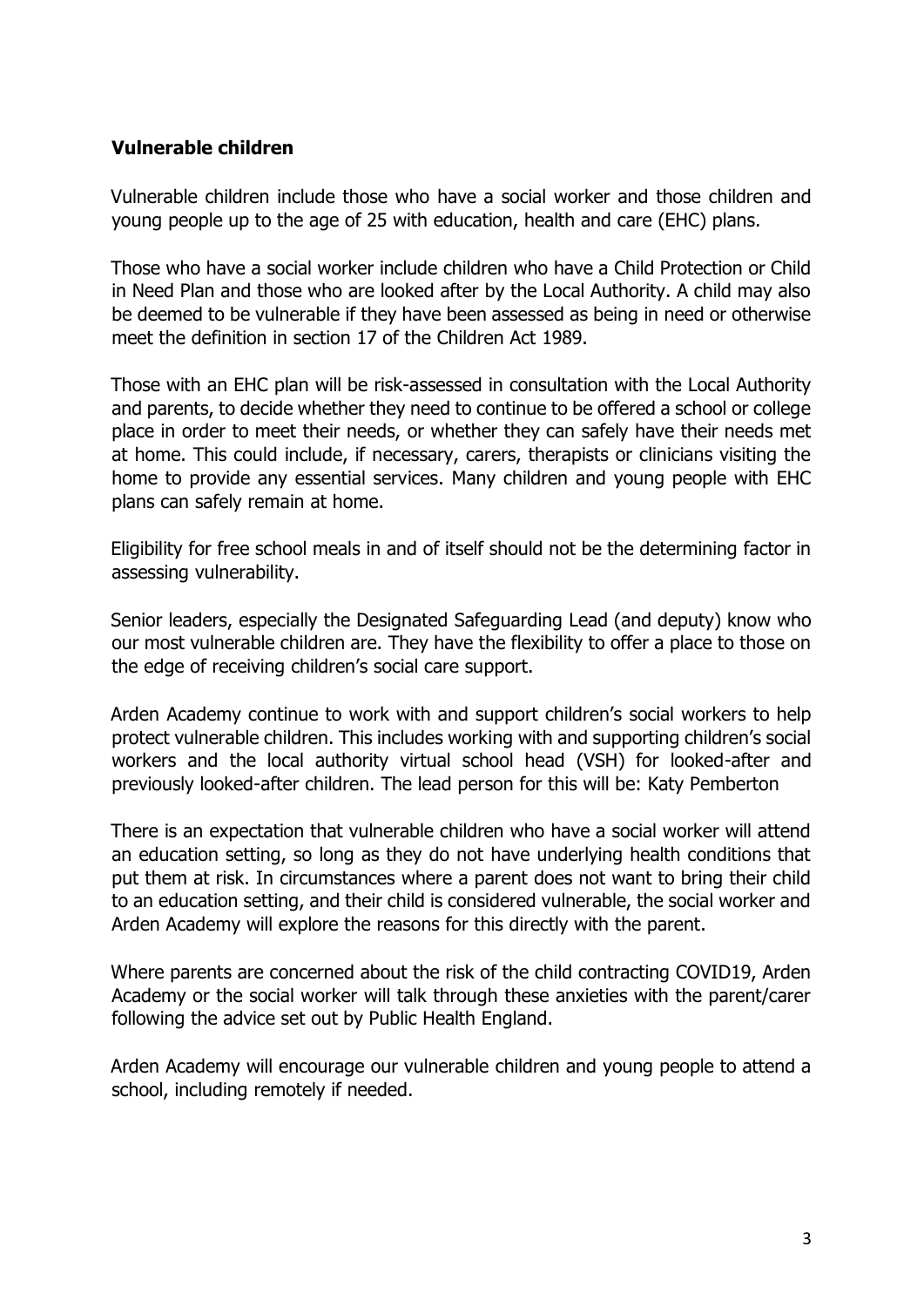## <span id="page-3-0"></span>**Attendance monitoring**

Local authorities and education settings do not need to complete their usual day to day attendance processes to follow up on non-attendance.

Arden Academy and social workers will agree with parents/carers whether children in need should be attending school – Arden Academy will then follow up on any pupil that they were expecting to attend, who does not. Arden Academy will also follow up with any parent or carer who has arranged care for their child(ren) and the child(ren) subsequently do not attend.

Arden Academy will contact parents or carers of vulnerable child(ren) and those that have identified as key workers weekly. This will identify childcare provision for the following week. If students do not attend on planned provision days, our key pastoral staff or senior staff within school will contact the parent or carer to establish reason for non-attendance.

To support the above, Arden Academy will, when communicating with parents/carers and carers, confirm emergency contact numbers are correct and ask for any additional emergency contact numbers where they are available.

In all circumstances where a vulnerable child does not take up their place at school, or discontinues, Arden Academy will notify their social worker.

#### <span id="page-3-1"></span>**Designated Safeguarding Lead**

Arden Academy has a Designated Safeguarding Lead (DSL) and a Deputy DSL.

The Designated Safeguarding Lead is Mark Hooper

The Deputy Designated Safeguarding Leads are Katy Pemberton, James Reed, Pete Simpson and Rebecca Duffy-Turner.

The optimal scenario is to have a trained DSL (or deputy) available on site. Where this is not the case a trained DSL (or deputy) will be available to be contacted via phone or online video - for example when working from home.

Where a trained DSL (or deputy) is not on site, in addition to the above, a senior leader will assume responsibility for co-ordinating safeguarding on site.

This might include updating and managing access to child protection online management system, CPOMS and liaising with the offsite DSL (or deputy) and as required liaising with children's social workers where they require access to children in need and/or to carry out statutory assessments at the school or college.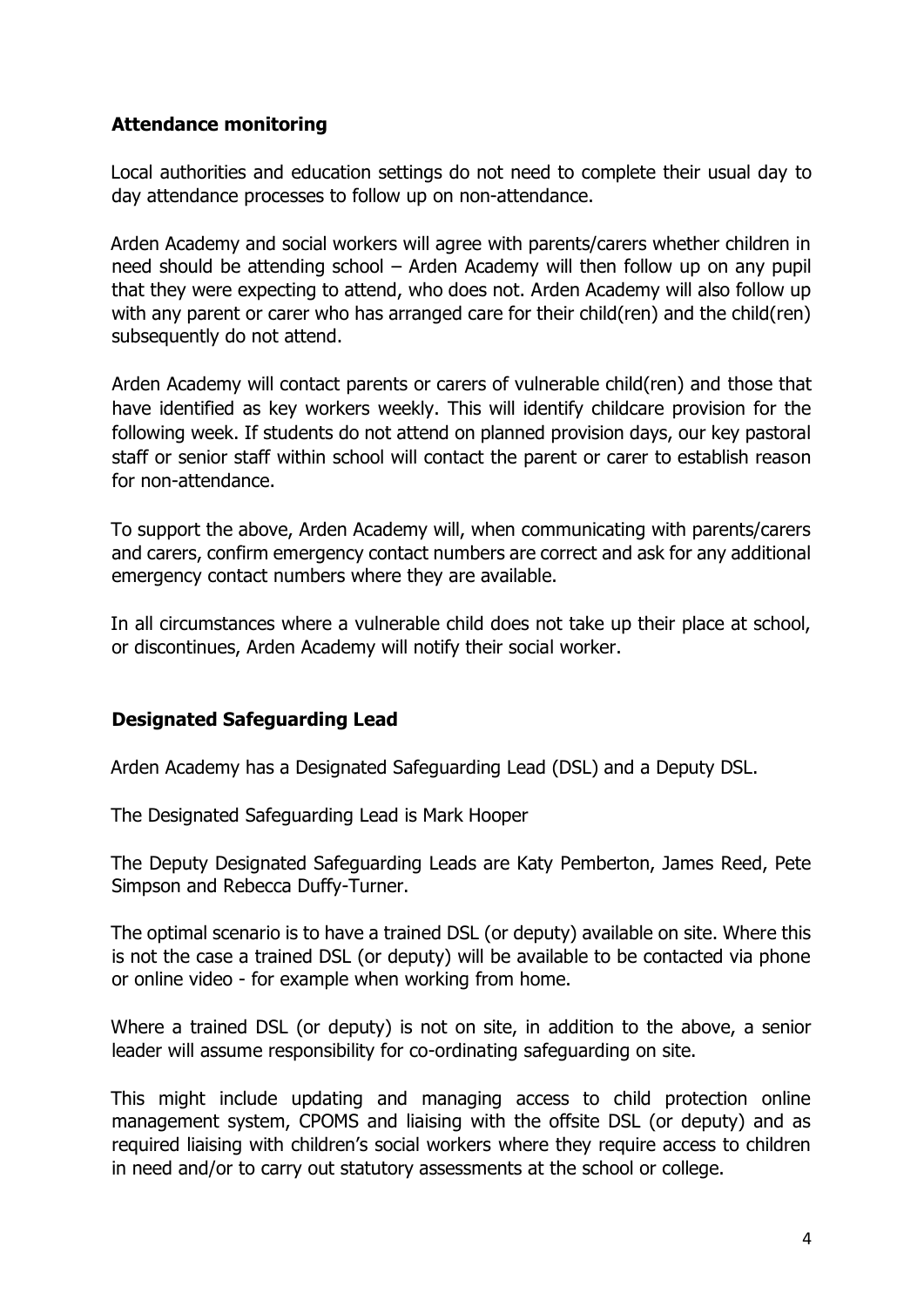It is important that all Arden Academy staff and volunteers have access to a trained DSL (or deputy). On each day staff on site will be made aware of who that person is and how to speak to them.

The DSL will continue to engage with social workers, and attend all multi-agency meetings, which can be done remotely.

# <span id="page-4-0"></span>**Reporting a concern**

Where staff have a concern about a child, they should continue to follow the process outlined in the school Safeguarding Policy, this includes making a report via the secure gateway and sending a safeguarding concern email, which can be done remotely.

In the unlikely event that a member of staff cannot access secure gateway from home, they should email the Designated Safeguarding Leads. This will ensure that the concern is received.

Staff are reminded of the need to report any concern immediately and without delay.

Where staff are concerned about an adult working with children in the school, they should report the concern to the headteacher. If there is a requirement to make a notification to the headteacher whilst away from school, this should be done verbally and followed up with an email to the headteacher.

Concerns around the Headteacher should be directed to the Chair of Governors: Martin **Carter** 

The Arden Multi-Academy Trust will continue to offer support in the process of managing allegations.

#### <span id="page-4-1"></span>**Safeguarding Training and induction**

DSL training is very unlikely to take place whilst there remains a threat of the COVID 19 virus.

For the period COVID-19 measures are in place, a DSL (or deputy) who has been trained will continue to be classed as a trained DSL (or deputy) even if they miss their refresher training.

All existing school staff have had safeguarding training and have read part 1 of Keeping Children Safe in Education (2019). The DSL should communicate with staff any new local arrangements, so they know what to do if they are worried about a child.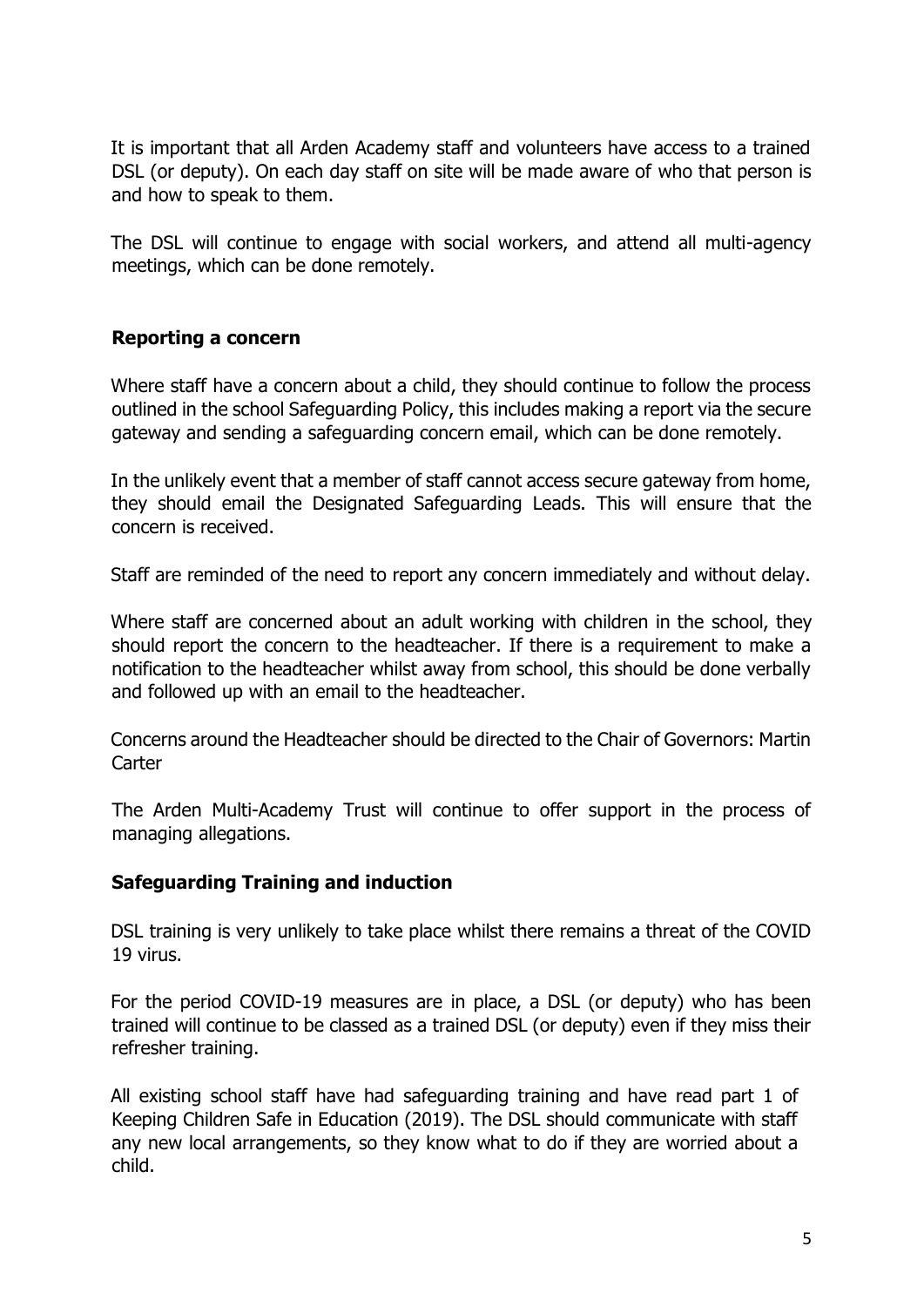Where new staff are recruited, or new volunteers enter Arden Academy, they will continue to be provided with a safeguarding induction.

If staff are deployed from another education or children's workforce setting to our school, we will take into account the DfE supplementary guidance on safeguarding children during the COVID-19 pandemic and will accept portability as long as the current employer confirms in writing that: -

- the individual has been subject to an enhanced DBS and children's barred list check
- there are no known concerns about the individual's suitability to work with children
- there is no ongoing disciplinary investigation relating to that individual

For movement within the Trust, schools should seek assurance from the Arden Multi Academy Trust (AMAT) that the member of staff has received appropriate safeguarding training.

Upon arrival, they will be given a copy of the receiving setting's child protection policy, confirmation of local processes and confirmation of DSL arrangements.

#### <span id="page-5-0"></span>**Safer recruitment/volunteers and movement of staff**

It remains essential that people who are unsuitable are not allowed to enter the children's workforce or gain access to children. When recruiting new staff, Arden Academy will continue to follow the relevant safer recruitment processes for their setting, including, as appropriate, relevant sections in part 3 of Keeping Children Safe in Education (2019) (KCSIE).

In response to COVID-19, the Disclosure and Barring Service (DBS) has made changes to its guidance on standard and enhanced DBS ID checking to minimise the need for face-to-face contact.

Where Arden Academy are utilising volunteers, we will continue to follow the checking and risk assessment process as set out in paragraphs 167 to 172 of KCSIE. Under no circumstances will a volunteer who has not been checked be left unsupervised or allowed to work in regulated activity.

Arden Academy will continue to follow the legal duty to refer to the DBS anyone who has harmed or poses a risk of harm to a child or vulnerable adult. Full details can be found at paragraph 163 of KCSIE.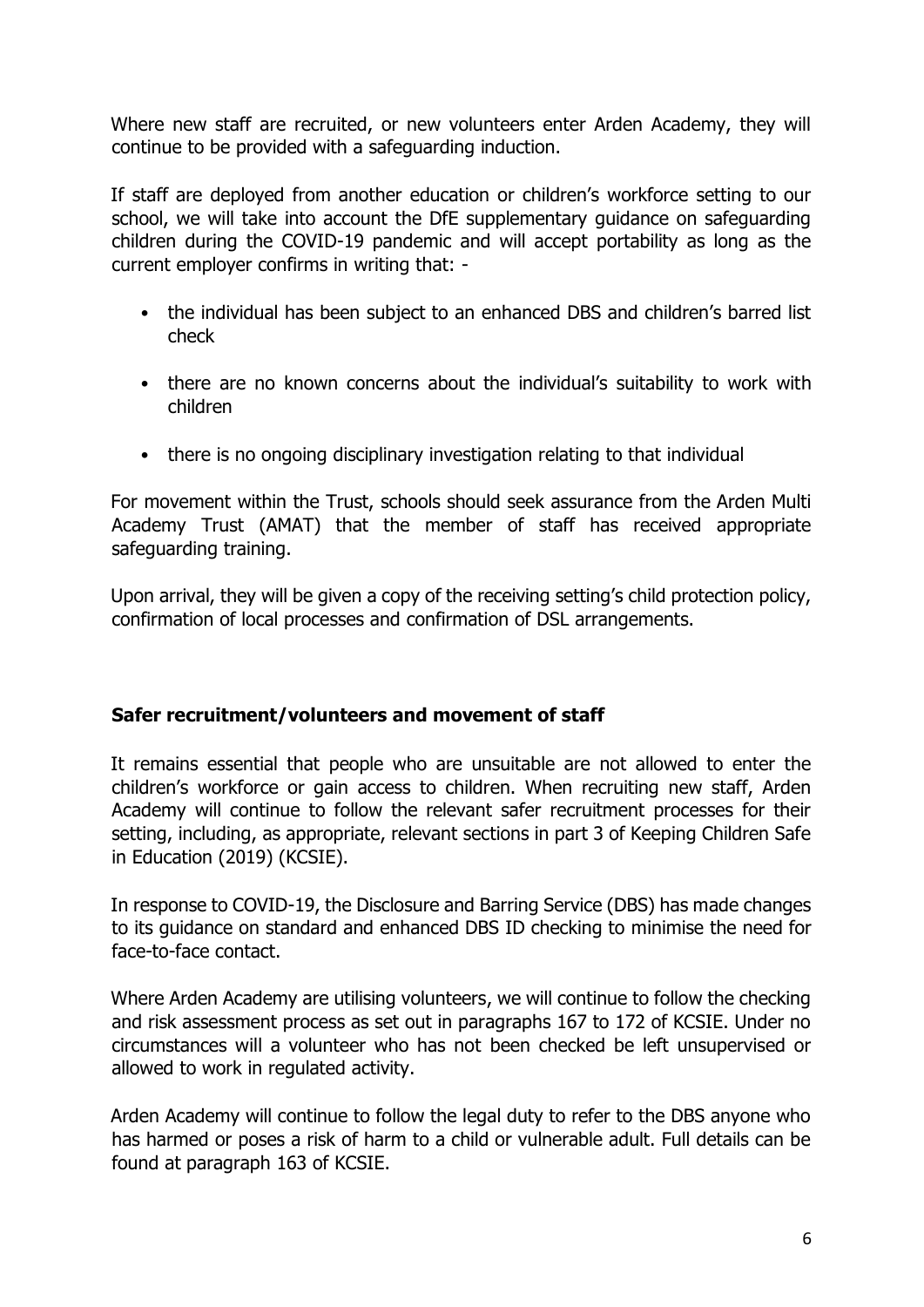Arden Academy will continue to consider and make referrals to the Teaching Regulation Agency (TRA) as per paragraph 166 of KCSIE and the TRA's 'Teacher misconduct advice for making a referral.

During the COVID-19 period all referrals should be made by emailing Misconduct.Teacher@education.gov.uk

Whilst acknowledging the challenge of the current National emergency, it is essential from a safeguarding perspective that any school is aware, on any given day, which staff/volunteers will be in the school or college, and that appropriate checks have been carried out, especially for anyone engaging in regulated activity. As such, Arden Academy will continue to keep the single central record (SCR) up to date as outlined in paragraphs 148 to 156 in KCSIE.

#### <span id="page-6-0"></span>**Online safety in schools and colleges**

Arden Academy will continue to provide a safe environment, including online. This includes the use of an online filtering system.

Where students are using computers in school, appropriate supervision will be in place.

#### <span id="page-6-1"></span>**Children and online safety away from school and college**

It is important that all staff who interact with children, including online, continue to look out for signs a child may be at risk. Any such concerns should be dealt with as per the Child Protection Policy and where appropriate referrals should still be made to children's social care and as required, the police.

Arden Academy will ensure any use of online learning tools and systems is in line with privacy and data protection/GDPR requirements.

Arden Academy may use video lessons to enhance the educational delivery to pupils. Staff will follow the guidance provided by the school to ensure the online lesson is recorded and the backgrounds are appropriate. This will be reviewed continuously, and further guidance will follow if video lessons become a more common teaching and learning practice.

#### <span id="page-6-2"></span>**Supporting children not in school**

Arden Academy is committed to ensuring the safety and wellbeing of all its children and young people.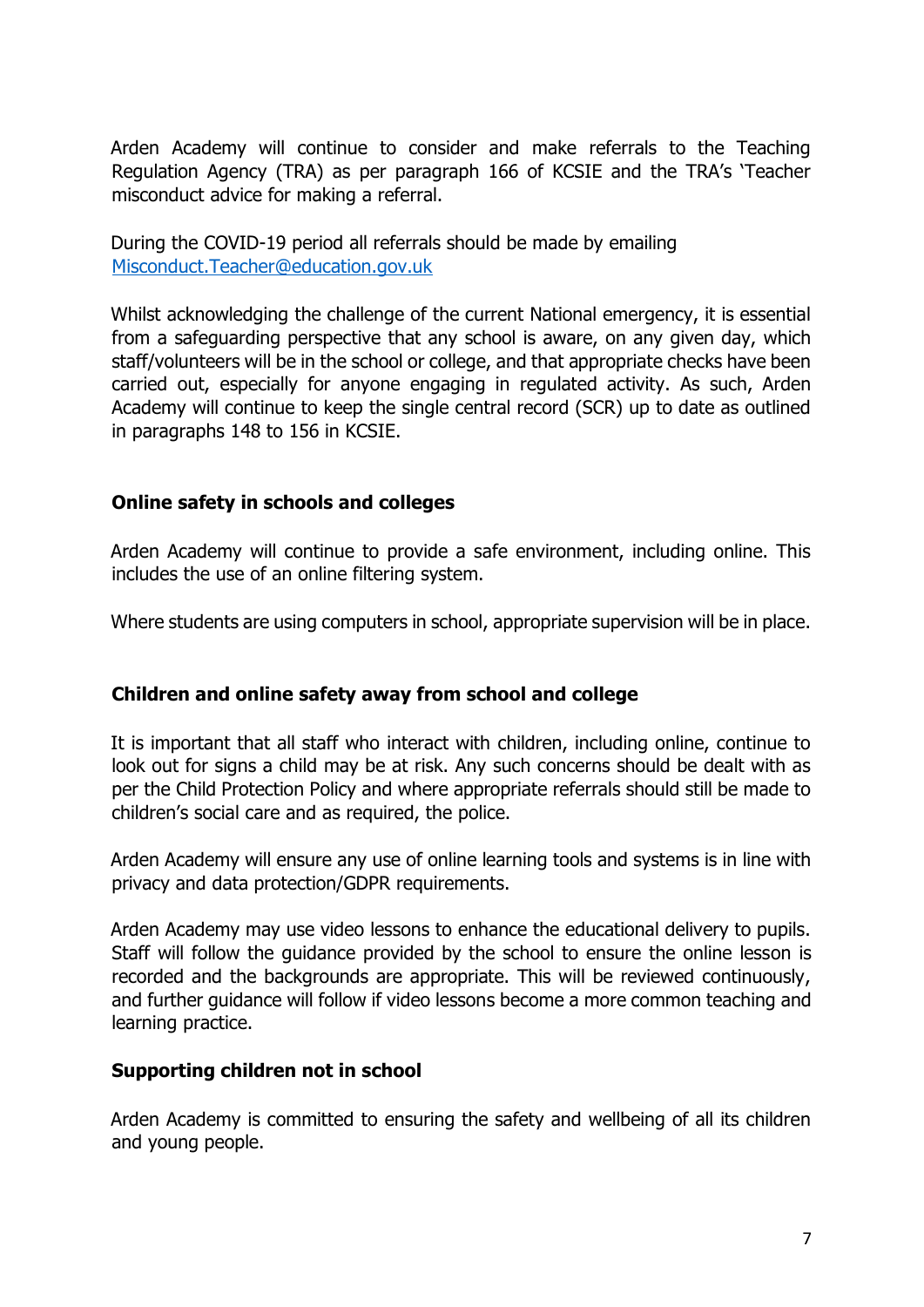Where the DSL has identified a child to be on the edge of social care support, or who would normally receive pastoral-type support in school, they should ensure that a robust communication plan is in place for that child or young person.

Details of this must be recorded on CPOMS, as should a record of contact have made.

The communication plans can include; remote contact, phone contact. Other individualised contact methods should be considered and recorded.

Arden Academy and its DSL will work closely with all stakeholders to maximise the effectiveness of any communication plan.

This plan must be reviewed regularly and where concerns arise, the DSL will consider any referrals as appropriate.

The school will share safeguarding messages on its website and social media pages.

Arden Academy recognises that school is a protective factor for children and young people, and the current circumstances, can affect the mental health of pupils and their parents/carers. Teachers at Arden Academy need to be aware of this in setting expectations of pupils' work where they are at home.

Arden Academy will ensure that where we care for children of critical workers and vulnerable children on site, we ensure appropriate support is in place for them. This will be bespoke to each child and recorded on CPOMS.

# <span id="page-7-0"></span>**Supporting children in school**

Arden Academy is committed to ensuring the safety and wellbeing of all its students.

Arden Academy will continue to be a safe space for all children to attend and flourish. The Headteacher will ensure that appropriate staff are on site and staff to pupil ratio numbers are appropriate, to maximise safety.

Arden Academy will refer to the Government guidance for education and childcare settings on how to implement social distancing and continue to follow the advice from Public Health England on handwashing and other measures to limit the risk of spread of COVID19.

Arden Academy will ensure that where we care for children of critical workers and vulnerable children on site, we ensure appropriate support is in place for them.